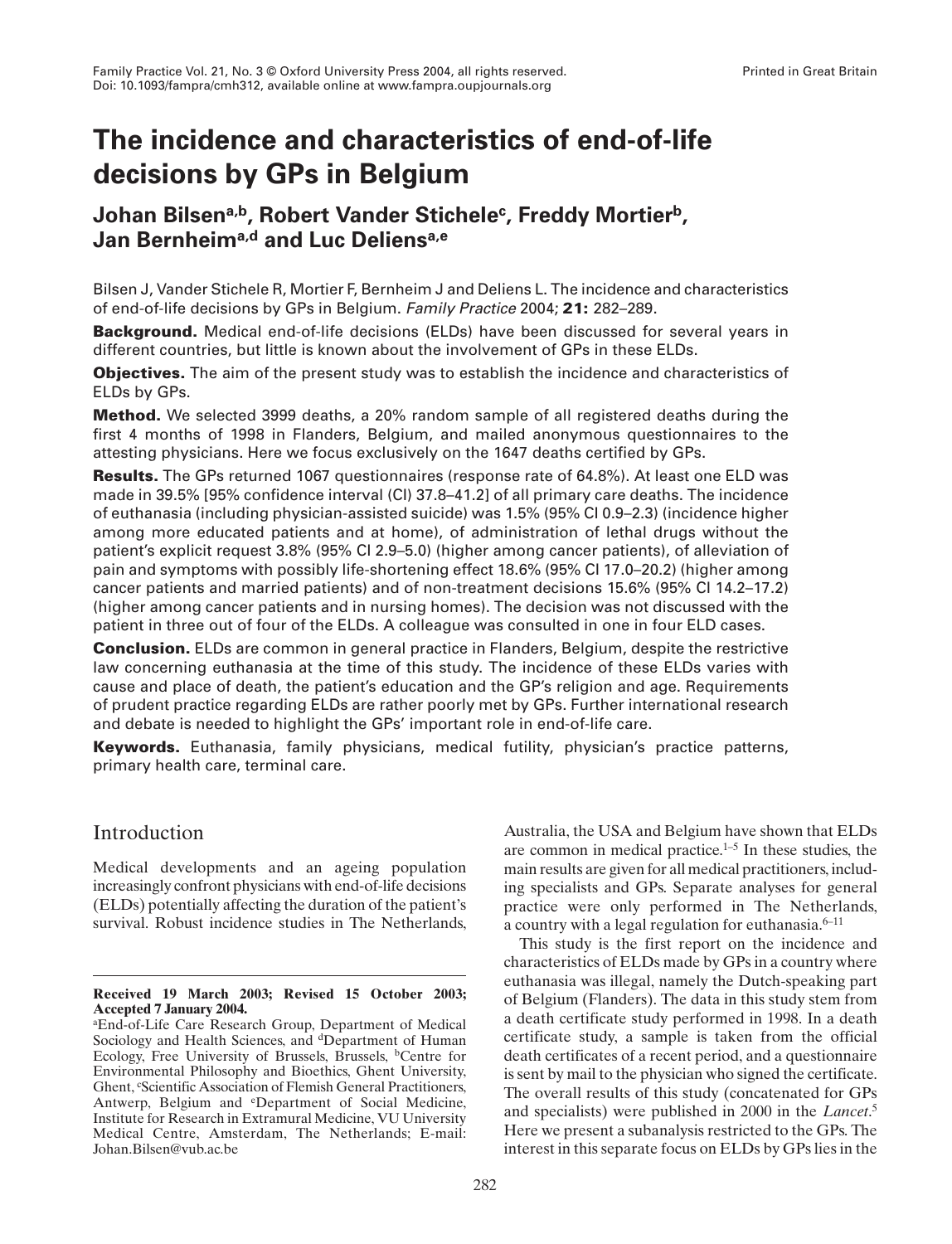uniqueness of the data set from a country where euthanasia was a clandestine act and in the robustness of the data due to a high response rate of the GPs. End-of-life care is of special interest for GPs. Research has confirmed the preference of patients to die at home among their family members.12 However, in Belgium, as in many industrialized countries with a strong hospital care sector, more patients die in hospital than at home.13 Continuity of care in the terminal phase of life is often problematic for the attending GP. This often leads to frustration among patients, relatives and GPs themselves. Moreover, hospital costs are increasing, and many governments now have explicit programmes for palliative home care.<sup>14</sup> It is important for GPs to redefine their proper role in end-of-life care, backed by credible data on incidence and characteristics of ELDs in primary care. GPs usually have a longstanding relationship with their patients and a good knowledge of the family context.15 Compared with hospital care, they have fewer technical options for life-prolonging treatment, and their work is less subject to social guidance by peers and scrutiny by regulatory authorities. This rather traditional setting may influence the incidence and type of ELDs as well as the preceding decision-making process.

## Methods

In 1998, we performed a death certificate study in Flanders, the northern Dutch-speaking region of Belgium with 6 million inhabitants and 56 354 deaths in 1998. The overall results of this death certificate study were reported elsewhere.5 Here we report on the results of new analyses of a subset of the original data set of 3999 sampled death certificates and 1925 cases. We identified the speciality of the attesting physicians (GP or specialist) for each of the 3999 sampled death certificates and selected only the cases in the data set for which a GP returned the questionnaire. For the sake of comprehensiveness, we summarize here the main features of the method of the study, and refer for more details to the overall study.5

#### *Death certificate study*

All deaths in Flanders are reported to the Preventive and Public Health Division of the Ministry of Flanders by means of a detailed death certificate signed by the attending physician. A 20% random sample was taken from all death certificates signed between January 1 and April 30, 1998. The involved physicians received a selfadministered postal questionnaire, together with some essential anonymous patient data, allowing them to identify the deceased. A complex mailing procedure ensured total anonymity<sup>16</sup> and was approved by the Belgian Medical Disciplinary Board.17 The survey was performed according to the total design method.18 For this subanalysis, the death certificates attested by GPs and the questionnaires completed by GPs were selected.

#### *Questionnaire and terminology*

The 51 questions of the questionnaire inquired about medical interventions with a possible life-shortening effect, whether a life-shortening intention was explicit, secondary or absent, about the decision-making process that preceded the ELD and about some background characteristics of the physician. Upon receipt of the completed questionnaire, patient data from the death certificates were linked anonymously to the questionnaire data.<sup>16</sup> Based on a combination of answers to the questions, we classified the cases in the following pre-defined categories of ELDs. (i) Euthanasia (EUTH): the administration of (lethal) drugs with the explicit intention of hastening the patient's death, at his/her explicit request. (ii) Physicianassisted suicide (PAS): the prescription or supply of (lethal) drugs with the intention of enabling the patient to end his/her life. (iii) Life-ending acts without the patient's explicit request (LAWER): the administration of (lethal) drugs with the explicit intention of hastening the patient's death, without his/her explicit request. (iv) Alleviation of pain and symptoms (APS): intensifying the use of drugs to alleviate pain and symptoms in a potentially life-shortening way. (v) Non-treatment decisions (NTD): withholding or withdrawing (potentially life-prolonging) treatment, with or without the explicit intention of hastening the patient's death.

#### *Analysis of data*

After comparison with the national mortality statistics, the results were adjusted for underlying disease and place of death. Additionally, the results were seasonally adjusted and extrapolated to estimates of frequencies for all deaths in 1998, with 95% confidence intervals (CIs) calculated by multinomial logistic regression.19 For comparisons of incidence rates, we used Fisher's exact test (alpha level at  $P < 0.05$ ).<sup>20</sup> Results for EUTH and PAS were concatenated (EUTHPAS) because PAS was limited to three observed cases

## Results

Of the 3999 sampled death certificates, 1647 were attested by 1329 GPs, of which 864 (65%) returned at least one questionnaire. In total, we received 1067 useful questionnaires, which represents 64.8% of the 1647 questionnaires sent to the GPs.

#### *Incidence estimates (Table 1)*

Death under the care of a GP in Flanders in 1998 was preceded by at least one ELD in two out of five cases. Excluding the sudden deaths, an ELD was reported in 60.3%. More than 5% of all deaths in general practice resulted from the use of drugs with the explicit intention of shortening the patient's life. LAWER was three times more frequent (3.8%) than EUTH (1.3%). APS (18.6%) and NTD (15.6%) were the most frequently reported,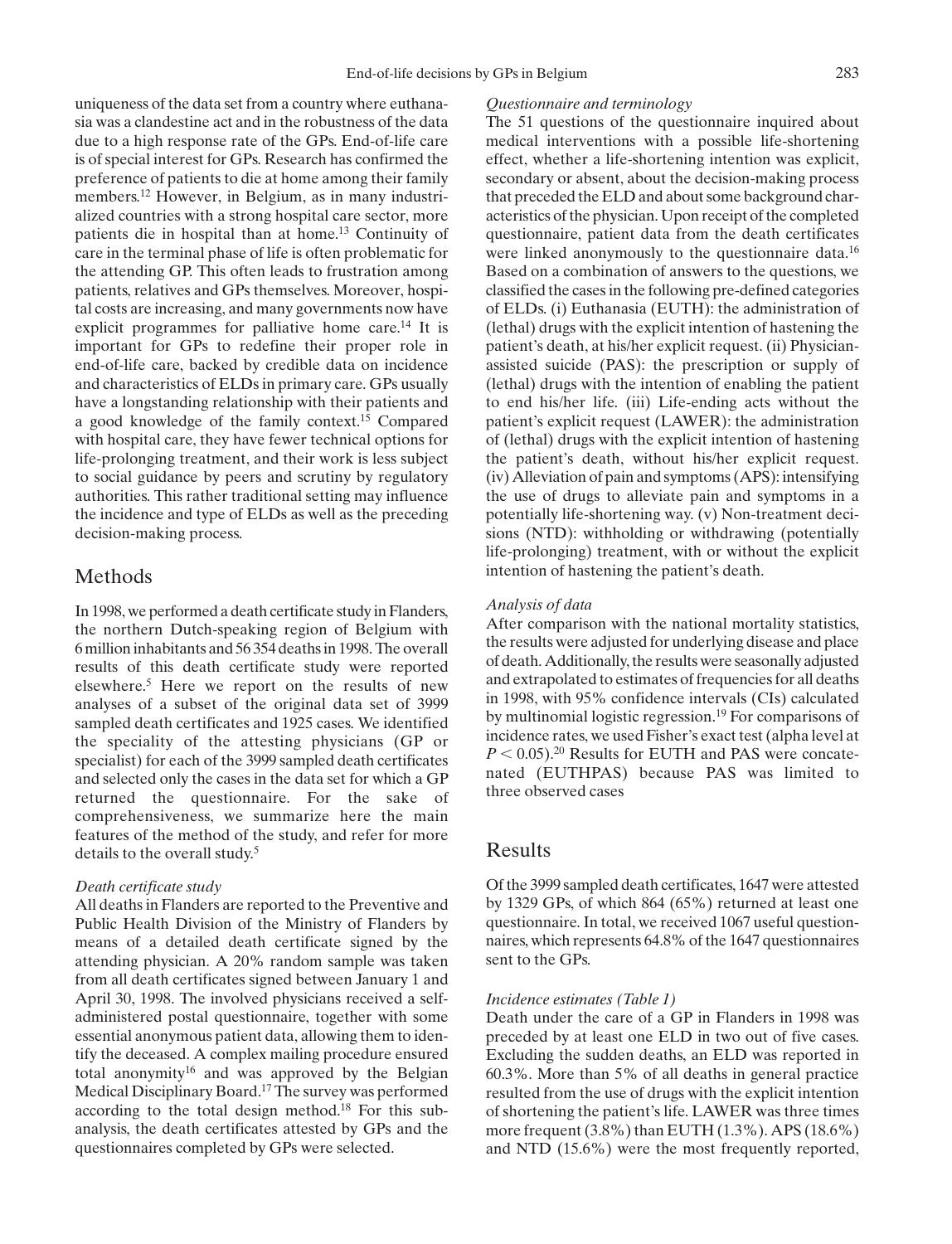#### 284 Family Practice—an international journal

| <b>ELDs</b>                                                                                                     | Weighted% <sup>a</sup><br>$(95\% \text{ CI})^b$<br>$(n = 1067)$ | Estimates for all deaths<br>certified by GPs in 1998<br>$(n = 23931)^c$ |
|-----------------------------------------------------------------------------------------------------------------|-----------------------------------------------------------------|-------------------------------------------------------------------------|
| Administration, prescription or supply of drugs with<br>the explicit intention of shortening the patient's life | $5.3\%$ (4.5–6.4)                                               | 1275                                                                    |
| Euthanasia (EUTH)                                                                                               | $1.3\%$ (0.7–2.0)                                               | 304                                                                     |
| Physician-assisted suicide (PAS)                                                                                | $0.3\%$ (0.1–0.7)                                               | 65                                                                      |
| Life-ending acts without the patient's explicit<br>request (LAWER)                                              | $3.8\%$ (2.9–5.0)                                               | 906                                                                     |
| Alleviation of pain and symptoms with drugs with<br>a potentially life-shortening effect (APS)                  | $18.6\%$ (17.0–20.2)                                            | 4440                                                                    |
| Life shortening was not intended                                                                                | $12.9\%$ $(11.2-15.0)$                                          | 3096                                                                    |
| Life shortening was partly intended                                                                             | $5.6\%$ $(4.5-7.1)$                                             | 1344                                                                    |
| Non-treatment decision (withholding or<br>withdrawing a treatment) (NTD)                                        | $15.6\%$ (14.2–17.2)                                            | 3735                                                                    |
| Life shortening was not intended                                                                                | $7.2\%$ (5.9–8.8)                                               | 1717                                                                    |
| Life shortening was partly intended                                                                             | $4.0\%$ $(3.1-5.3)$                                             | 959                                                                     |
| Life shortening was the explicit intention                                                                      | $4.4\%$ $(3.4-5.7)$                                             | 1059                                                                    |
| All sudden-deaths where an ELD was not possible                                                                 | 34.6% (33.0–36.3)                                               | 8283                                                                    |
| All deaths where an ELD was possible, but was not made                                                          | 25.9% (24.4–27.5)                                               | 6198                                                                    |
| All deaths with an ELD                                                                                          | 39.5% (37.8–41.2)                                               | 9450                                                                    |

#### TABLE 1 *Incidence of end-of-life decisions (ELDs) in general practice in Flanders, 1998*

<sup>a</sup> The percentages are adjusted to patient/mortality characteristics of all deaths in 1998.

<sup>b</sup> Asymptotic confidence intervals for multinomial distribution, using the statistical package StatXact v. 4.0.

<sup>c</sup> The estimates are adjusted to patient/mortality characteristics and extrapolated to all deaths in 1998 (source: Ministry of Flanders, Preventive and Social Health Care Division).

the former mostly without and the latter mostly with a partial or explicit life-shortening intention.

### *Incidence of ELDs according to patient characteristics (Table 2)*

The incidence of all ELDs varied significantly according to cause of death. EUTHPAS is practised more often among patients with a higher level of education and patients who died at home. LAWER was practised more among cancer patients. APS was more frequent among cancer patients and married patients. NTD occurred more among cancer patients and patients dying in nursing homes.

## *Incidence of ELDs according to GP characteristics (Table 3)*

The incidence of all ELDs in general was greatest among patients treated by GPs between 35 and 44 years old and by GPs with 11–20 years experience in direct patient care. EUTHPAS did not vary according to physician characteristics. LAWER was practised more often among patients treated by GPs who were younger than 35 years old and by non-Catholic GPs, while APS occurred more frequently among patients treated by Catholic GPs. NTD was more frequent among patients treated by non-religious GPs and GPs who were between 35 and 55 years old. The incidence of ELDs did not vary according to actual postgraduate training of the GP in palliative or terminal care.

#### *Estimated survival-shortening effect by ELDs in general practice (Table 4)*

In most cases, the duration by which the patient's life was shortened due to the ELD was estimated to be nil or 1–7 days. The estimated survival shortening exceeded 1 month in only 2.5% of cases. In about half of EUTHPAS, LAWER and NTD cases, the survival duration was estimated as shortened by 1–7 days while in half of the APS cases it was estimated to be  $\leq 1$  day. Survival shortening of  $>1$  month was most frequent for NTD and LAWER and rare for EUTHPAS and APS.

#### *Characteristics of the decision-making process preceding the ELD (Table 5)*

EUTHPAS, by definition always at the explicit request of a competent patient, was rarely practised without any previous discussion with at least one colleague, nurse or relative. In LAWER cases, without an explicit request by the patient, most patients were incompetent at the time of the decision and there was often a previous wish by the patient or a request by the family. Nevertheless, 16.1% of these cases were competent and only some discussion (no explicit request) with these patients took place. In a quarter of all LAWER cases, no wish or request whatsoever had been stated. For APS and NTD, no wish or request was reported in almost half of the cases, despite much more competent patients. The ELD was made without any previous discussion with a colleague, nurse or relative in about one-fifth of all LAWER, APS and NTD cases.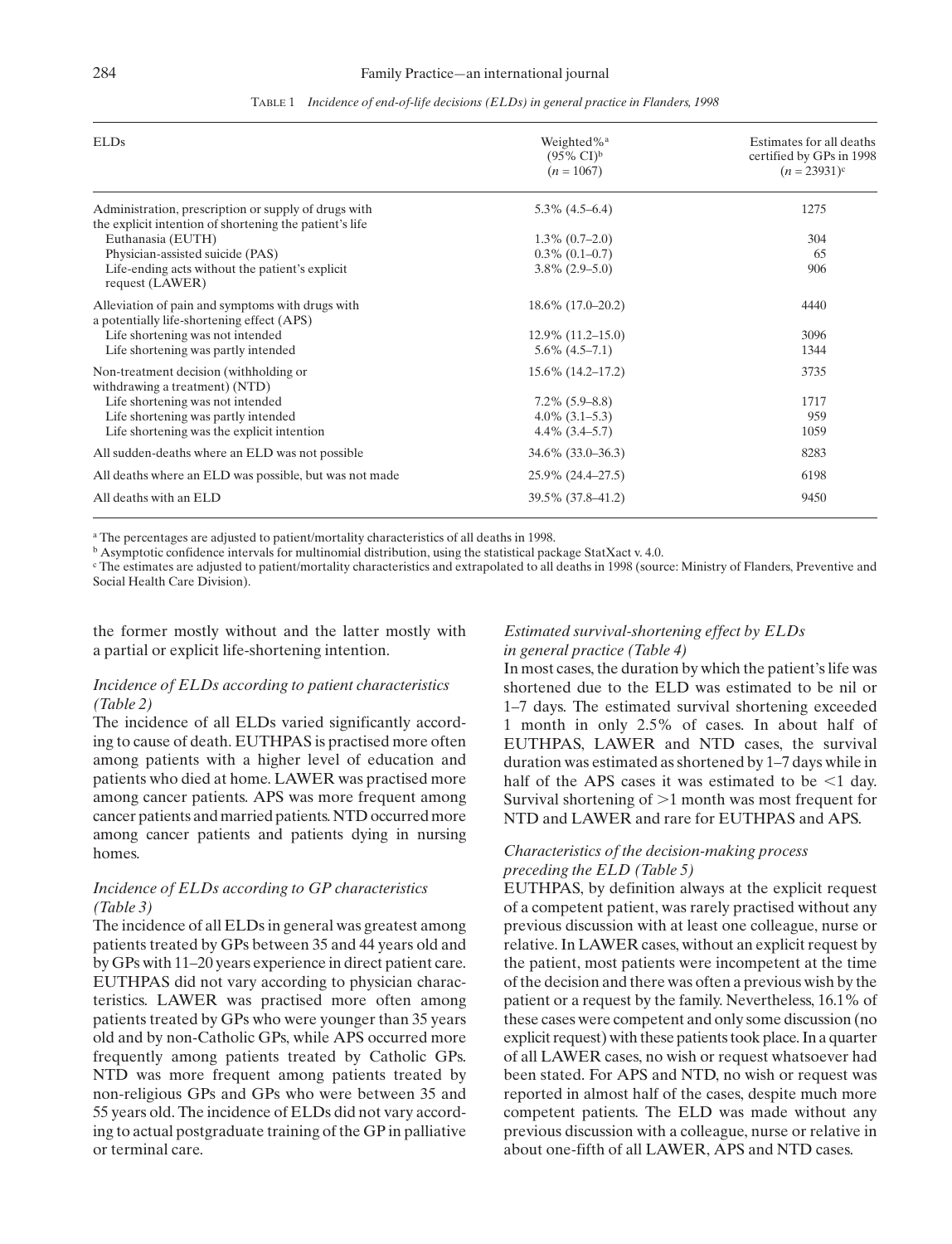|                                          | Deaths<br>studied | ELD in 1998 among all deaths in general practice (weighted %) <sup>a</sup> |                                 |                          |                                 |                          |  |  |
|------------------------------------------|-------------------|----------------------------------------------------------------------------|---------------------------------|--------------------------|---------------------------------|--------------------------|--|--|
| Overall results (weighted%) <sup>a</sup> | $(n = 1067)$      | $EUTH + PAS$<br>$n = 16$<br>1.5                                            | <b>LAWER</b><br>$n = 38$<br>3.8 | APS<br>$n = 188$<br>18.6 | <b>NTD</b><br>$n = 164$<br>15.6 | All<br>$n = 406$<br>39.5 |  |  |
| Socio-demographic data<br>Age (years)    |                   |                                                                            |                                 |                          |                                 |                          |  |  |
| $1 - 64$                                 | 142               | 3.6                                                                        | 5.4                             | 22.5                     | 9.9                             | 41.4                     |  |  |
| $65 - 79$                                | 311               | 1.7                                                                        | 5.0                             | 18.7                     | 14.1                            | 39.5                     |  |  |
| $\geq 80$                                | 614               | 1.1                                                                        | 2.8                             | 17.6                     | 17.8                            | 39.3                     |  |  |
| $P$ -value <sup>b</sup>                  |                   | 0.155                                                                      | 0.189                           | 0.474                    | 0.089                           | 0.932                    |  |  |
| Sex                                      |                   |                                                                            |                                 |                          |                                 |                          |  |  |
| Male                                     | 489               | 1.8                                                                        | 4.0                             | 20.8                     | 13.5                            | 40.1                     |  |  |
| Female                                   | 578               | 1.4                                                                        | 3.6                             | 16.7                     | 17.4                            | 39.2                     |  |  |
| $P$ -value                               |                   | 0.591                                                                      | 0.856                           | 0.149                    | 0.146                           | 0.774                    |  |  |
| Marital status                           |                   |                                                                            |                                 |                          |                                 |                          |  |  |
| Single                                   | 121               | 1.1                                                                        | 2.2                             | 16.7                     | 15.7                            | 35.7                     |  |  |
| Married                                  | 385               | 2.0                                                                        | 4.6                             | 24.0                     | 13.8                            | 44.4                     |  |  |
| Widowed                                  | 516               | 1.0                                                                        | 2.8                             | 15.4                     | 17.2                            | 36.4                     |  |  |
| Divorced                                 | 45                | 2.9                                                                        | 11.4                            | 8.8                      | 14.3                            | 37.4                     |  |  |
| $P$ -value                               |                   | 0.453                                                                      | 0.070                           | 0.015                    | 0.689                           | 0.135                    |  |  |
| <b>Educational level</b>                 |                   |                                                                            |                                 |                          |                                 |                          |  |  |
| Primary school                           | 544               | 0.5                                                                        | 3.4                             | 17.3                     | 16.8                            | 38.0                     |  |  |
| High school (not graduated)              | 179               | 2.2                                                                        | 3.6                             | 18.2                     | 16.8                            | 40.8                     |  |  |
| High school or college                   | 125               | 5.2                                                                        | 4.1                             | 27.8                     | 10.3                            | 47.4                     |  |  |
| Not known <sup>c</sup>                   | 219               | 1.2                                                                        | 4.2                             | 16.9                     | 14.5                            | 36.8                     |  |  |
| $P$ -value                               |                   | 0.003                                                                      | 0.863                           | 0.071                    | 0.260                           | 0.190                    |  |  |
| Mortality patient data                   |                   |                                                                            |                                 |                          |                                 |                          |  |  |
| Place of death                           |                   |                                                                            |                                 |                          |                                 |                          |  |  |
| At home                                  | 538               | 2.7                                                                        | 3.9                             | 19.7                     | 11.8                            | 38.1                     |  |  |
| In nursing home                          | 457               | 0.6                                                                        | 2.7                             | 17.2                     | 20.2                            | 40.7                     |  |  |
| Other/not known <sup>c</sup>             | 72                |                                                                            | 7.5                             | 18.8                     | 15.0                            | 41.3                     |  |  |
| $P$ -value                               |                   | 0.027                                                                      | 0.417                           | 0.447                    | 0.002                           | 0.449                    |  |  |
| Cause of death                           |                   |                                                                            |                                 |                          |                                 |                          |  |  |
| Cancer                                   | 282               | 3.3                                                                        | 6.5                             | 35.5                     | 18.8                            | 64.1                     |  |  |
| Cardiovascular disease                   | 325               | 0.4                                                                        | 1.6                             | 7.6                      | 8.8                             | 18.4                     |  |  |
| Disease of the nervous system            | 124               | 1.2                                                                        | 3.6                             | 14.5                     | 15.7                            | 35.0                     |  |  |
| Other                                    | 336               | 1.3                                                                        | 3.3                             | 13.8                     | 19.2                            | 37.6                     |  |  |
| $P$ -value                               |                   | 0.072                                                                      | 0.038                           | < 0.001                  | 0.003                           | < 0.001                  |  |  |

TABLE 2 *End-of-life decisions in general practice according to patient socio-demographic and mortality characteristics*

APS = alleviation of pain and symptoms in a potentially life-shortening way; EUTH = euthanasia; LAWER = the administration of (lethal) drugs with the explicit intention of hastening the end of life of the patient without his explicit request. NTD = non-treatment decisions [withholding or withdrawing a (potential life-prolonging) treatment]; PAS = physician-assisted suicide.

<sup>a</sup> The percentages are adjusted to patient/mortality characteristics of all deaths in 1998.

<sup>b</sup> Significance of difference in distribution between cases with and without the considered ELD category, Fisher's exact test, using the statistical package StatXact v. 4.0.

<sup>c</sup> Not included in test.

## Discussion

This is the first incidence study reporting on ELDs by GPs in a country with a restrictive approach towards euthanasia and physician-assisted suicide and without formal guidelines for ELDs. At the time of the study, the use of lethal drugs in medical practice in Flanders, Belgium, was legally likened to first-degree murder, although cases were rarely prosecuted. $21$  Conditions of strict anonymity and ethics clearance from the National Medical Disciplinary Board made it possible to conduct a nationwide study about ELDs. The interest in this study, focusing on GPs, lies in the high response rate among the GPs, resulting in robust results.

This study shows that ELDs are common in general practice in Flanders. Despite large differences between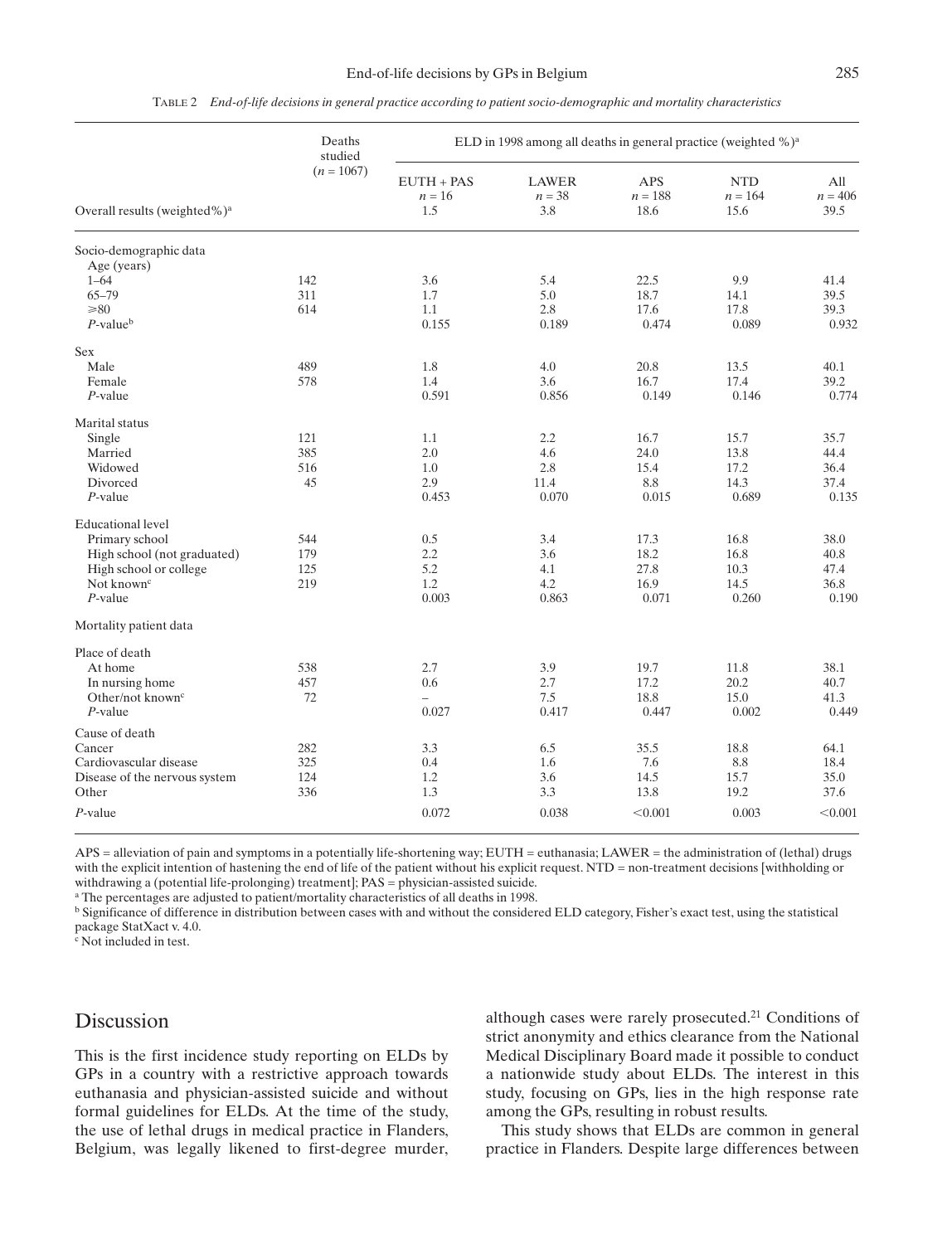| TABLE 3 End-of-life decisions in all non-sudden death situations <sup>a</sup> in general practice according to physician characteristics |  |
|------------------------------------------------------------------------------------------------------------------------------------------|--|
|------------------------------------------------------------------------------------------------------------------------------------------|--|

|                                          | Non-<br>sudden                   | ELD in 1998 among all non-sudden deaths in general practice (weighted %) <sup>a</sup> |       |                                 |                                 |                          |  |  |
|------------------------------------------|----------------------------------|---------------------------------------------------------------------------------------|-------|---------------------------------|---------------------------------|--------------------------|--|--|
| Overall results (weighted%) <sup>a</sup> | deaths<br>studied<br>$(n = 680)$ | $EUTH + PAS$<br>$n = 16$<br>2.4                                                       |       | <b>APS</b><br>$n = 188$<br>28.4 | <b>NTD</b><br>$n = 164$<br>23.9 | All<br>$n = 406$<br>60.3 |  |  |
| Physician characteristics                |                                  |                                                                                       |       |                                 |                                 |                          |  |  |
| Age                                      |                                  |                                                                                       |       |                                 |                                 |                          |  |  |
| $\leq 34$                                | 85                               | 0.0                                                                                   | 13.2  | 32.9                            | 17.1                            | 63.2                     |  |  |
| $35 - 44$                                | 203                              | 3.2                                                                                   | 5.1   | 29.9                            | 28.0                            | 66.2                     |  |  |
| $45 - 54$                                | 251                              | 2.6                                                                                   | 5.1   | 27.2                            | 28.2                            | 63.1                     |  |  |
| $\geq 55$                                | 141                              | 2.8                                                                                   | 2.8   | 25.2                            | 14.0                            | 44.9                     |  |  |
| $P$ -value <sup>b</sup>                  |                                  | 0.511                                                                                 | 0.041 | 0.657                           | 0.010                           | 0.004                    |  |  |
| Sex                                      |                                  |                                                                                       |       |                                 |                                 |                          |  |  |
| Male                                     | 588                              | 2.4                                                                                   | 5.7   | 28.3                            | 23.2                            | 59.6                     |  |  |
| Female                                   | 92                               | 2.5                                                                                   | 6.3   | 29.1                            | 27.8                            | 65.7                     |  |  |
| $P$ -value                               |                                  | 1.000                                                                                 | 0.795 | 0.893                           | 0.392                           | 0.456                    |  |  |
| Religion ( $n = 675$ )                   |                                  |                                                                                       |       |                                 |                                 |                          |  |  |
| Non-practising Catholics                 | 276                              | 3.3                                                                                   | 3.7   | 32.7                            | 18.7                            | 58.4                     |  |  |
| <b>Practising Catholics</b>              | 173                              | 2.2                                                                                   | 2.9   | 27.7                            | 28.5                            | 61.3                     |  |  |
| Not religious                            | 156                              | 0.8                                                                                   | 10.7  | 18.9                            | 31.1                            | 61.5                     |  |  |
| Other <sup>c</sup>                       | 70                               | 1.8                                                                                   | 10.7  | 30.4                            | 19.6                            | 62.5                     |  |  |
| $P$ -value                               |                                  | 0.425                                                                                 | 0.014 | 0.025                           | 0.017                           | 0.840                    |  |  |
| Years in direct patient care $(n = 672)$ |                                  |                                                                                       |       |                                 |                                 |                          |  |  |
| $1 - 10$                                 | 119                              | 1.0                                                                                   | 10.6  | 29.8                            | 19.2                            | 60.6                     |  |  |
| $11 - 20$                                | 253                              | 2.6                                                                                   | 4.1   | 33.0                            | 28.4                            | 68.1                     |  |  |
| >20                                      | 300                              | 2.6                                                                                   | 4.8   | 23.9                            | 23.0                            | 54.3                     |  |  |
| $P$ -value                               |                                  | 0.748                                                                                 | 0.074 | 0.115                           | 0.195                           | 0.014                    |  |  |
| Any postgraduate training in palliative  |                                  |                                                                                       |       |                                 |                                 |                          |  |  |
| or terminal care                         |                                  |                                                                                       |       |                                 |                                 |                          |  |  |
| Yes                                      | 522                              | 2.1                                                                                   | 5.9   | 28.7                            | 24.8                            | 61.9                     |  |  |
| N <sub>o</sub>                           | 158                              | 1.6                                                                                   | 5.5   | 27.3                            | 21.1                            | 55.5                     |  |  |
| $P$ -value                               |                                  | 0.740                                                                                 | 1.000 | 0.823                           | 0.409                           | 0.214                    |  |  |

Physician characteristics were only available in cases of non-sudden death, as in cases of sudden death, the physician was asked to return the questionnaire unanswered.

APS = alleviation of pain and symptoms in a potentially life-shortening way; EUTH = euthanasia; LAWER = the administration of (lethal) drugs with the explicit intention of hastening the end of life of the patient without his explicit request. NTD = non-treatment decisions [withholding or withdrawing a (potential life-prolonging) treatment]; PAS = physician-assisted suicide.

<sup>a</sup> The percentages are adjusted to patient/mortality characteristics of all deaths in 1998; percentages shown here are percentages of number of cases studied in which end-of-life decision making was possible for the physician; excluding all sudden death situations.

<sup>b</sup> Significance of difference in distribution between cases with and without the ELD-category under consideration, Fisher's exact test, using the statistical package StatXact v. 4.0.

<sup>c</sup> Not included in test.

primary health care and hospital care in our country, this study unexpectedly shows that the overall frequencies of the different categories of ELDs by GPs are similar to the overall results as reported in our previous publication.5 We estimate that the 8000 active GPs in Flanders<sup>22</sup> made at least one ELD for about two out of five deaths of patients under their care (three out of five non-sudden deaths), mostly in extremis, as indicated by the small estimated survival-shortening effect. The incidence of ELDs with the explicit intention to shorten life is considerable (one in 10 deaths certified). Using drugs with the explicit intention of shortening the patient's life occurs in one in 20 deaths, which means that an estimated 1200 ELDs in general practice were made illegally. Strikingly, LAWER was three times more frequent than EUTH.

For the 65% of these LAWER cases where the physician perceived the patient as incompetent, this decision probably can be seen as beneficence towards a patient with whom communication was (or had become) impossible (e.g. because of the sudden deterioration of the illness or because communication on ELDs had been deferred for too long). It is difficult to understand why there was only a previous discussion but no explicit request by the patient in the 16% of competent LAWER cases. Fear of legal complications in the case of an open discussion about ending life is one possible explanation for this objectionable situation, as it is also for deferring communication.23 Another explanation can be a lack of communication skills. In addition, paternalistic attitudes have also to be considered.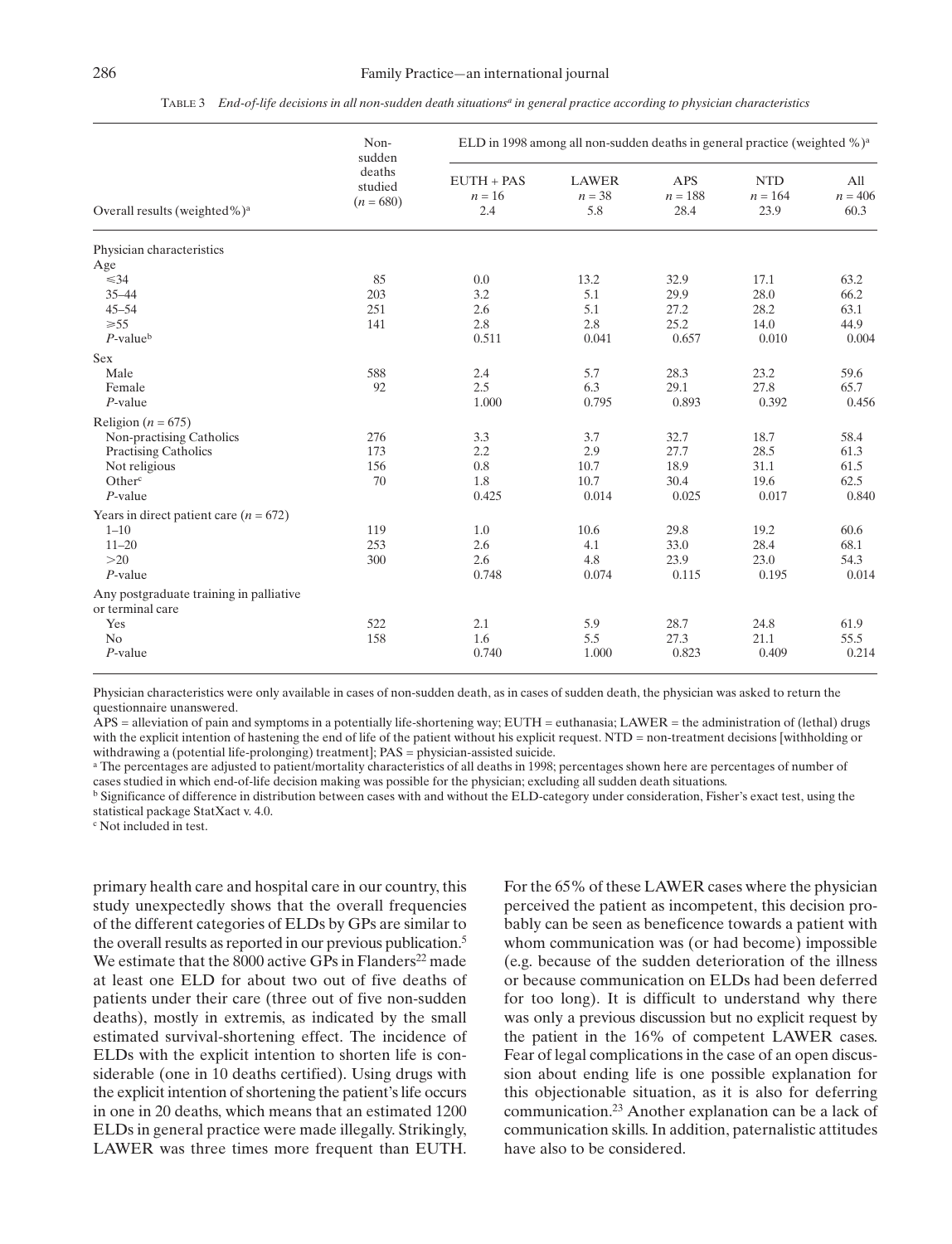| Estimated amount of time<br>by which life was shortened | Observed<br>cases<br>$(n = 406)$ | Weighted <sup>a</sup> percentages of ELDs |                          |                  |                         |                  |  |  |
|---------------------------------------------------------|----------------------------------|-------------------------------------------|--------------------------|------------------|-------------------------|------------------|--|--|
|                                                         |                                  | $EUTH + PAS$<br>$n = 16$                  | <b>LAWER</b><br>$n = 38$ | APS<br>$n = 188$ | <b>NTD</b><br>$n = 164$ | All<br>$n = 406$ |  |  |
| $>1$ month                                              | 11                               |                                           | 3.2                      | 1.4              | 4.6                     | 2.5              |  |  |
| $1-4$ weeks                                             | 50                               | 16.7                                      | 6.5                      | 9.9              | 15                      | 11.8             |  |  |
| $1-7$ days                                              | 159                              | 58.3                                      | 64.5                     | 27.8             | 46.5                    | 39.6             |  |  |
| $<$ 24 h                                                | 63                               | 16.7                                      | 25.8                     | 19.2             | 7.9                     | 15.5             |  |  |
| Probably not shortened                                  | 109                              | 8.3                                       | $\qquad \qquad$          | 37.1             | 23.6                    | 27.2             |  |  |
| Not known                                               | 14                               | $\overline{\phantom{a}}$                  |                          | 4.6              | 2.4                     | 3.4              |  |  |

TABLE 4 *Estimated survival shortening effect of end-of-life decisions in general practice, Flanders, 1998*

APS = alleviation of pain and symptoms in a potentially life-shortening way; EUTH = euthanasia; LAWER = the administration of (lethal) drugs with the explicit intention of hastening the end of life of the patient without his explicit request. NTD = non-treatment decisions [withholding or withdrawing a (potential life-prolonging) treatment]; PAS = physician-assisted suicide. <sup>a</sup> The percentages are adjusted to patient/mortality characteristics of all deaths in 1998.

|  | TABLE 5 Characteristics of the end-of-life decision-making process in general practice in Flanders, 1998 |  |  |  |  |  |
|--|----------------------------------------------------------------------------------------------------------|--|--|--|--|--|
|  |                                                                                                          |  |  |  |  |  |

| Characteristics of end-of-life<br>decision-making process                       | Observed<br>cases | ELD in among all deaths in general practice (weighted $\%$ ) <sup>a</sup> |                          |                         |                         |                  |  |
|---------------------------------------------------------------------------------|-------------------|---------------------------------------------------------------------------|--------------------------|-------------------------|-------------------------|------------------|--|
|                                                                                 | $(n = 406)$       | $EUTH + PAS$<br>$n = 16$                                                  | <b>LAWER</b><br>$n = 38$ | <b>APS</b><br>$n = 188$ | <b>NTD</b><br>$n = 164$ | All<br>$n = 406$ |  |
| Request by/discussion with the patient/family                                   |                   |                                                                           |                          |                         |                         |                  |  |
| Explicit request by the patient                                                 | 74                | 100                                                                       |                          | 17.1                    | 17.3                    | 18.6             |  |
| No explicit request, but discussed with the patient                             | 26                |                                                                           | 16.1                     | 4.6                     | 7.1                     | 6.5              |  |
| No request, no discussion, but previous wish ever<br>stated by the patient      | 60                |                                                                           | 25.8                     | 17.1                    | 10.2                    | 14.6             |  |
| No request, no discussion, no previous wish, but<br>request by relative $(s)$   | 57                |                                                                           | 32.3                     | 9.2                     | 16.5                    | 13.7             |  |
| No request, no discussion, no previous wish and no<br>request by relative $(s)$ | 179               |                                                                           | 25.8                     | 48                      | 48                      | 44.1             |  |
| Not known                                                                       | 10                |                                                                           | -                        | 3.9                     | 0.8                     | 2.5              |  |
| Patient competent at time of decision                                           |                   |                                                                           |                          |                         |                         |                  |  |
| Yes                                                                             | 127               | 100                                                                       | 16.1                     | 39.3                    | 24.6                    | 33.4             |  |
| No                                                                              | 203               |                                                                           | 64.5                     | 41.4                    | 60.3                    | 49.8             |  |
| Unknown                                                                         | 76                |                                                                           | 19.4                     | 19.3                    | 15.1                    | 16.8             |  |
| Explicit request made by close relative $(s)$                                   |                   |                                                                           |                          |                         |                         |                  |  |
| Yes                                                                             | 112               | 50.0                                                                      | 58.1                     | 20.5                    | 24.4                    | 26.9             |  |
| No                                                                              | 284               | 50.0                                                                      | 41.9                     | 75.5                    | 74.8                    | 70.6             |  |
| Unknown                                                                         | 10                | $\overline{\phantom{0}}$                                                  | -                        | 4.0                     | 0.8                     | 2.5              |  |
| Decision discussed with others <sup>b</sup>                                     |                   |                                                                           |                          |                         |                         |                  |  |
| Collect(s)                                                                      | 103               | 50                                                                        | 25.8                     | 24.5                    | 29.9                    | 27.2             |  |
| Nursing staff                                                                   | 167               | 33.3                                                                      | 25.8                     | 39.7                    | 45.7                    | 40.3             |  |
| Relative(s)                                                                     | 236               | 75.0                                                                      | 61.3                     | 54.9                    | 60.6                    | 57.9             |  |
| N <sub>0</sub>                                                                  | 85                | 8.3                                                                       | 19.4                     | 25.8                    | 15.8                    | 20.4             |  |

APS = alleviation of pain and symptoms in a potentially life-shortening way; EUTH = euthanasia; LAWER = the administration of (lethal) drugs with the explicit intention of hastening the end of life of the patient without his explicit request. NTD = non-treatment decisions [withholding or withdrawing a (potential life-prolonging) treatment]; PAS = physician-assisted suicide.

<sup>a</sup> The percentages are adjusted to patient/mortality characteristics of all deaths in 1998.

<sup>b</sup> Multiple responses possible.

The incidence of ELDs by GPs correlates foremost with the primary disease contributing to the patients' death. The increased likelihood of cancer due to expected further increases in longevity will probably increase ELDs in the future. Interestingly, we found more euthanasia and physician-assisted suicide (EUTHPAS) among the patients with a higher level of education. Perhaps these patients (and their close relatives) demand more participation in health care decisions. They are probably more capable of formulating explicit requests and more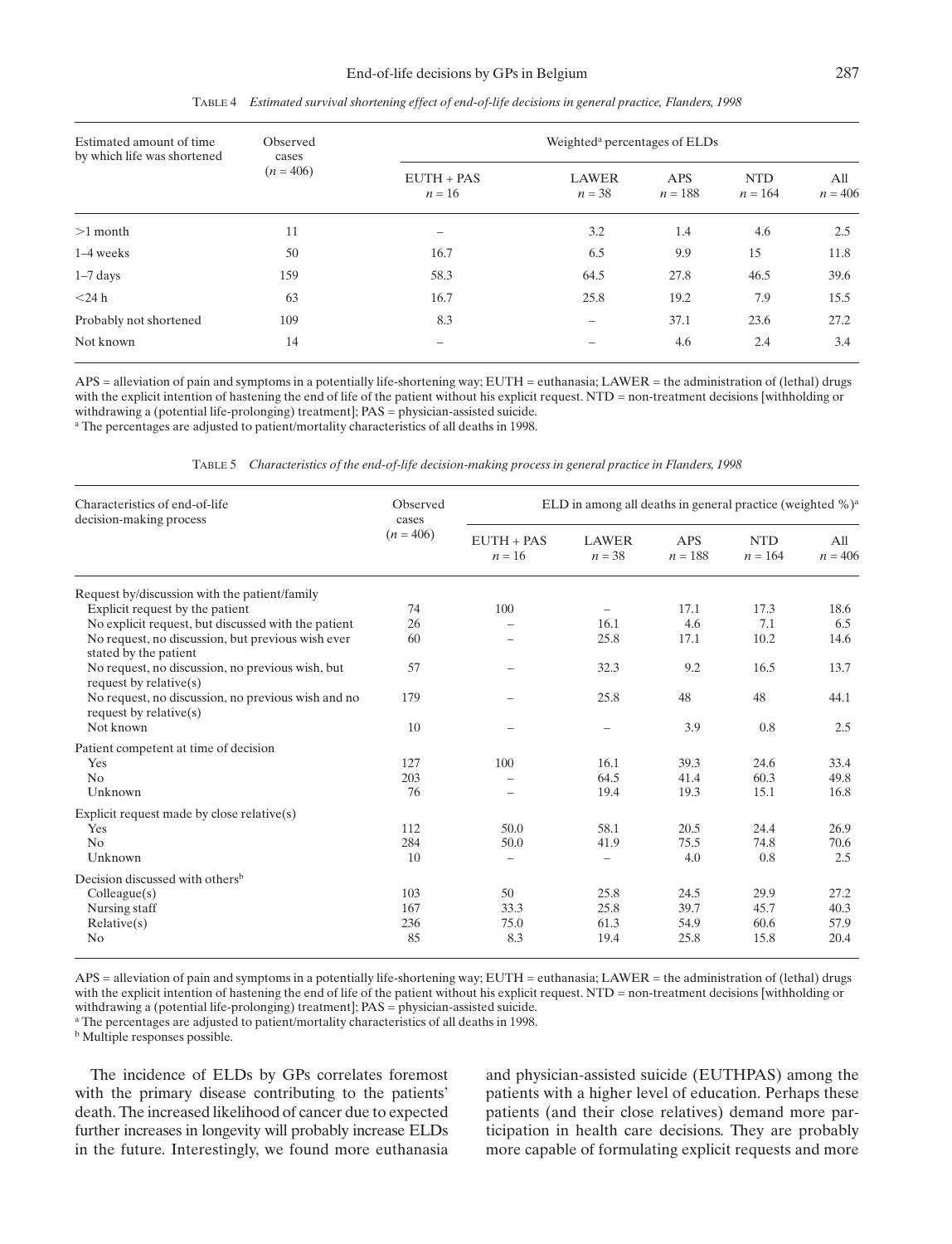able to convince the physician that the conditions for the safe performance of an illegal act are fulfilled. In the present cohort of the old and the very old, the educational status is mainly low. As the post-war highly educated baby boomers reach old age, this situation will change dramatically, presumably with considerable impact on the incidence and nature of ELDs. Another interesting observation is the higher incidence of EUTH among patients dying at home than in nursing homes, while for NTD the reverse is true. This may be related to different characteristics of patients dying at home versus in a nursing home. However, the interpersonal and social context also has to be considered. Possibly, physician-assisted death is facilitated by the presence of family members and the more intimate and private home setting. Alternatively, for those living alone, the home situation may also entail more loneliness and requests for EUTH. In nursing homes, there may be a dissuasive effect on patients because of better nursing care possibilities and on physicians because of institutional control. Further studies in both settings can bring more insight.

With regard to physician characteristics, most types of ELDs varied significantly according to the religion of the GP. Catholic GPs were far less involved in LAWER than their non-religious colleagues, while for APS it is quite the reverse. It is difficult to interpret these findings. The high frequency of APS by Catholic GPs may be explained by its accordance with the Catholic position, which rejects intentional life ending but accepts the alleviation of pain with life shortening as a non-intended side effect.<sup>24</sup> This rejection of intentional life ending by Catholics also appears to translate into a significantly lower frequency of non-requested intentional life ending (although life ending with an explicit request is performed at least as frequently by Catholic as by non-Catholic GPs). Longitudinal observational studies are needed to shed more light on these observations.

Requirements for prudent practice regarding ELDs in general practice are rather poorly met. In a quarter of the LAWER cases and in half of the APS and NTD cases, the GPs made the decision on their own. During the decision-making process preceding the ELD, colleagues were not consulted in half of the EUTHPAS and in three-quarters of all the other ELD categories. The predominantly solo work setting of the Flemish GP may explain this lack of peer review, but it surely does not explain the low level of involvement of the patient in decision making. Neither does it throw light on the 40% of cases where there was no communication about ELDs with relatives, despite the frequency of family contacts and house calls by GPs in Flanders.15 Probably the illegal character of some ELDs does not contribute to openness in this matter. Whatever the reasons, this lack of consultation is medically undesirable and ethically unacceptable. It is a clear indication that the situation, prevailing up to now, needs change.

The new euthanasia legislation in Belgium, which officially came into force in September 2002, clearly stipulates the conditions under which medical life ending with lethal drugs is no longer looked upon as a crime.<sup>25</sup> There has to be an explicit, unambiguous, repeated and persistent request by a competent, well-informed and incurably ill patient, aged 18 years or more whose 'unbearable' suffering cannot be alleviated otherwise. The physicians previously have to consult at least one colleague (two colleagues in the case of a non-terminally ill patient) and, if applicable, to inform the nurses. After carrying out the ELD, they have to report it to a Federal Control and Evaluation Commission, which will evaluate the conditions and decide whether or not to notify legal authorities. Because these conditions focus directly on the decision-making process, a positive effect on actual prudent medical practice concerning ELDs can be expected, as often suggested in the literature about differences between countries with and without a legal regulation. However, since the new Belgian law only relates to euthanasia, it leaves the other and far more frequent ELDs unregulated. Furthermore, the legal regulation was not initiated by physicians nor supported by medical associations and is viewed by many as a political top-down intrusion in medical practice. Even in the case of euthanasia, it is uncertain whether legal change alone will bring about substantial improvement in the field. For this to happen, both the government and the medical organizations must support the implementation of the law by establishing clear guidelines for good medical practices and by improving the quality of training in end-of-life care. Preferably this must be done taking into account a reliable estimation of the incidences and specific characteristics of ELDs by GPs. Besides constantly monitoring and evaluating concrete practices, long-term follow up studies are also needed to evaluate and, if necessary, to modify the implementation.

In most countries, GPs play a key role in the population's health care. This study shows, moreover, their important role in end-of-life care, at least in Belgium. Up to now, comparisons with other countries about this topic have been difficult to make because of scarcity of data and the use of different study designs. We hope this study will contribute to further international research and will stimulate GPs to take part in the growing international debate about euthanasia and other ELDs.

## Acknowledgements

We thank Johan Vanoverloop, MSc for his statistical contribution to the study, and Larry Heintz, MD, PhD, for useful comments on earlier versions of the manuscript. We thank the Belgian Ministry of Public Health and the Flemish Ministry of Public Health for their co-operation as well as all physicians who provided data for this study. This study was supported by grants from the Fund for Scientific Research, Flanders (Belgium), and from the Belgian Ministry of Social Affairs, Public Health and Environment.